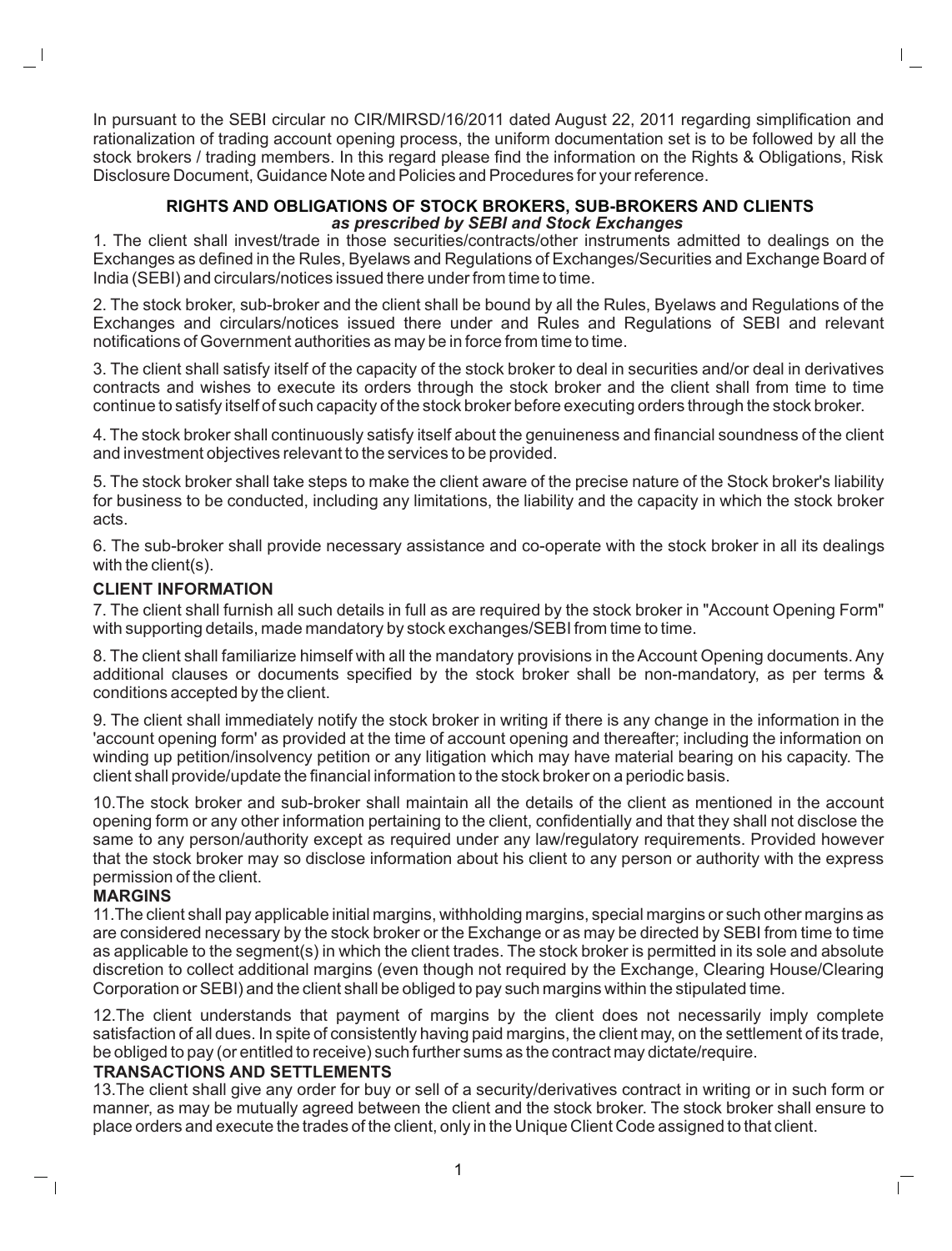14. The stock broker shall inform the client and keep him apprised about trading/settlement cycles, delivery/payment schedules, any changes therein from time to time, and it shall be the responsibility in turn of the client to comply with such schedules/procedures of the relevant stock exchange where the trade is executed.

15. The stock broker shall ensure that the money/securities deposited by the client shall be kept in a separate account, distinct from his/its own account or account of any other client and shall not be used by the stock broker for himself/itself or for any other client or for any purpose other than the purposes mentioned in Rules, Regulations, circulars, notices, guidelines of SEBI and/or Rules, Regulations, Bye-laws, circulars and notices of Exchange.

16. Where the Exchange(s) cancels trade(s) suo moto all such trades including the trade/s done on behalf of the client shall ipso facto stand cancelled, stock broker shall be entitled to cancel the respective contract(s) with client(s).

17. The transactions executed on the Exchange are subject to Rules, Byelaws and Regulations and circulars/notices issued thereunder of the Exchanges where the trade is executed and all parties to such trade shall have submitted to the jurisdiction of such court as may be specified by the Byelaws and Regulations of the Exchanges where the trade is executed for the purpose of giving effect to the provisions of the Rules, Byelaws and Regulations of the Exchanges and the circulars/notices issued thereunder.

## **BROKERAGE**

18. The Client shall pay to the stock broker brokerage and statutory levies as are prevailing from time to time and as they apply to the Client's account, transactions and to the services that stock broker renders to the Client. The stock broker shall not charge brokerage more than the maximum brokerage permissible as per the rules, regulations and bye-laws of the relevant stock exchanges and/or rules and regulations of SEBI.

## **LIQUIDATION AND CLOSE OUT OF POSITION**

19. Without prejudice to the stock broker's other rights (including the right to refer a matter to arbitration), the client understands that the stock broker shall be entitled to liquidate/close out all or any of the client's positions for non-payment of margins or other amounts, outstanding debts, etc. and adjust the proceeds of such liquidation/close out, if any, against the client's liabilities/obligations. Any and all losses and financial charges on account of such liquidation/closing-out shall be charged to and borne by the client.

20. In the event of death or insolvency of the client or his/its otherwise becoming incapable of receiving and paying for or delivering or transferring securities which the client has ordered to be bought or sold, stock broker may close out the transaction of the client and claim losses, if any, against the estate of the client. The client or his nominees, successors, heirs and assignee shall be entitled to any surplus which may result there from. The client shall note that transfer of funds/securities in favor of a Nominee shall be valid discharge by the stock broker against the legal heir.

21. The stock broker shall bring to the notice of the relevant Exchange the information about default in payment/delivery and related aspects by a client. In case where defaulting client is a corporate entity/partnership/proprietary firm or any other artificial legal entity, then the name(s) of Director(s)/Promoter(s)/Partner(s)/Proprietor as the case may be, shall also be communicated by the stock broker to the relevant Exchange(s).

## **DISPUTE RESOLUTION**

 $\perp$ 

22. The stock broker shall provide the client with the relevant contact details of the concerned Exchanges and SEBI.

23. The stock broker shall co-operate in redressing grievances of the client in respect of all transactions routed through it and in removing objections for bad delivery of shares, rectification of bad delivery, etc.

24. The client and the stock broker shall refer any claims and/or disputes with respect to deposits, margin money, etc., to arbitration as per the Rules, Byelaws and Regulations of the Exchanges where the trade is executed and circulars/notices issued thereunder as may be in force from time to time.

25. The stock broker shall ensure faster settlement of any arbitration proceedings arising out of the transactions entered into between him vis-à-vis the client and he shall be liable to implement the arbitration awards made in such proceedings.

26. The client/stock-broker understands that the instructions issued by an authorized representative for dispute resolution, if any, of the client/stock-broker shall be binding on the client/stock-broker in accordance with the letter authorizing the said representative to deal on behalf of the said client/stock-broker.

 $\mathbf{L}$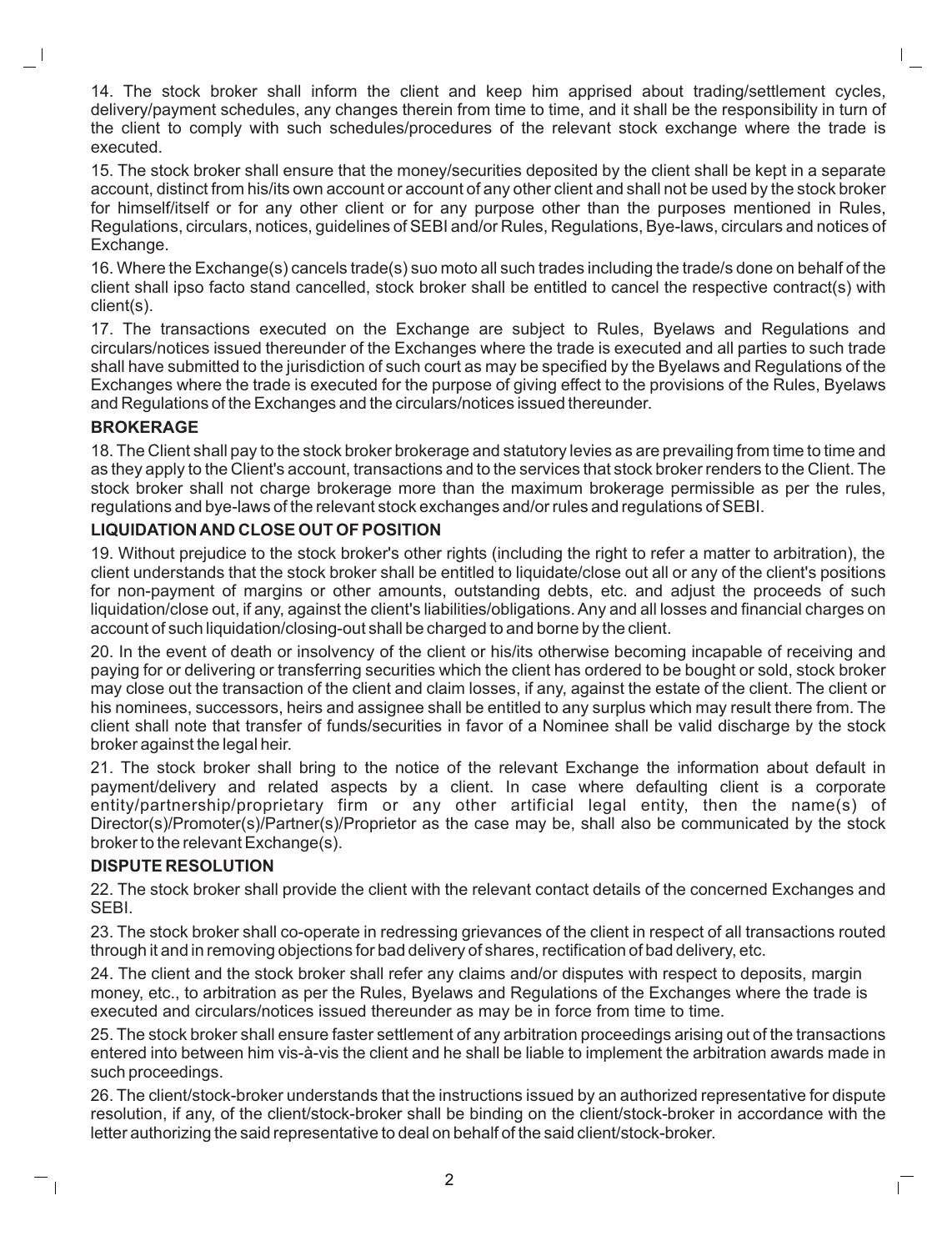#### **TERMINATION OF RELATIONSHIP**

27. This relationship between the stock broker and the client shall be terminated; if the stock broker for any reason ceases to be a member of the stock exchange including cessation of membership by reason of the stock broker's default, death, resignation or expulsion or if the certificate is cancelled by the Board.

28. The stock broker, sub-broker and the client shall be entitled to terminate the relationship between them without giving any reasons to the other party, after giving notice in writing of not less than one month to the other parties. Notwithstanding any such termination, all rights, liabilities and obligations of the parties arising out of or in respect of transactions entered into prior to the termination of this relationship shall continue to subsist and vest in/be binding on the respective parties or his/its respective heirs, executors, administrators, legal representatives or successors, as the case may be.

29. In the event of demise/insolvency of the sub-broker or the cancellation of his/its registration with the Board or/withdrawal of recognition of the sub-broker by the stock exchange and/or termination of the agreement with the sub broker by the stock broker, for any reason whatsoever, the client shall be informed of such termination and the client shall be deemed to be the direct client of the stock broker and all clauses in the 'Rights and Obligations' document(s) governing the stock broker, sub-broker and client shall continue to be in force as it is, unless the client intimates to the stock broker his/its intention to terminate their relationship by giving a notice in writing of not less than one month.

## **ADDITIONAL RIGHTS AND OBLIGATIONS**

30. The stock broker shall ensure due protection to the client regarding client's rights to dividends, rights or bonus shares, etc. in respect of transactions routed through it and it shall not do anything which is likely to harm the interest of the client with whom and for whom they may have had transactions in securities.

31. The stock broker and client shall reconcile and settle their accounts from time to time as per the Rules, Regulations, Bye Laws, Circulars, Notices and Guidelines issued by SEBI and the relevant Exchanges where the trade is executed.

32. The stock broker shall issue a contract note to his constituents for trades executed in such format as may be prescribed by the Exchange from time to time containing records of all transactions including details of order number, trade number, trade time, trade price, trade quantity, details of the derivatives contract, client code, brokerage, all charges levied etc. and with all other relevant details as required therein to be filled in and issued in such manner and within such time as prescribed by the Exchange. The stock broker shall send contract notes to the investors within one working day of the execution of the trades in hard copy and/or in electronic form using digital signature.

33. The stock broker shall make pay out of funds or delivery of securities, as the case may be, to the Client within one working day of receipt of the payout from the relevant Exchange where the trade is executed unless otherwise specified by the client and subject to such terms and conditions as may be prescribed by the relevant Exchange from time to time where the trade is executed.

34. The stock broker shall send a complete `Statement of Accounts' for both funds and securities in respect of each of its clients in such periodicity and format within such time, as may be prescribed by the relevant Exchange, from time to time, where the trade is executed. The Statement shall also state that the client shall report errors, if any, in the Statement within such time as may be prescribed by the relevant Exchange from time to time where the trade was executed, from the receipt thereof to the Stock broker.

35. The stock broker shall send daily margin statements to the clients. Daily Margin statement should include, inter-alia, details of collateral deposited, collateral utilized and collateral status (available balance/due from client) with break up in terms of cash, Fixed Deposit Receipts (FDRs), Bank Guarantee and securities.

36. The Client shall ensure that it has the required legal capacity to, and is authorized to, enter into the relationship with stock broker and is capable of performing his obligations and undertakings hereunder. All actions required to be taken to ensure compliance of all the transactions, which the Client may enter into shall be completed by the Client prior to such transaction being entered into.

# **ELECTRONIC CONTRACT NOTES (ECN)**

 $\perp$ 

37. In case, client opts to receive the contract note in electronic form, he shall provide an appropriate e-mail id to the stock broker. The client shall communicate to the stock broker any change in the email-id through a physical letter. If the client has opted for internet trading, the request for change of email id may be made through the secured access by way of client specific user id and password.

38. The stock broker shall ensure that all ECNs sent through the e-mail shall be digitally signed, encrypted, non-

 $\mathbb{L}$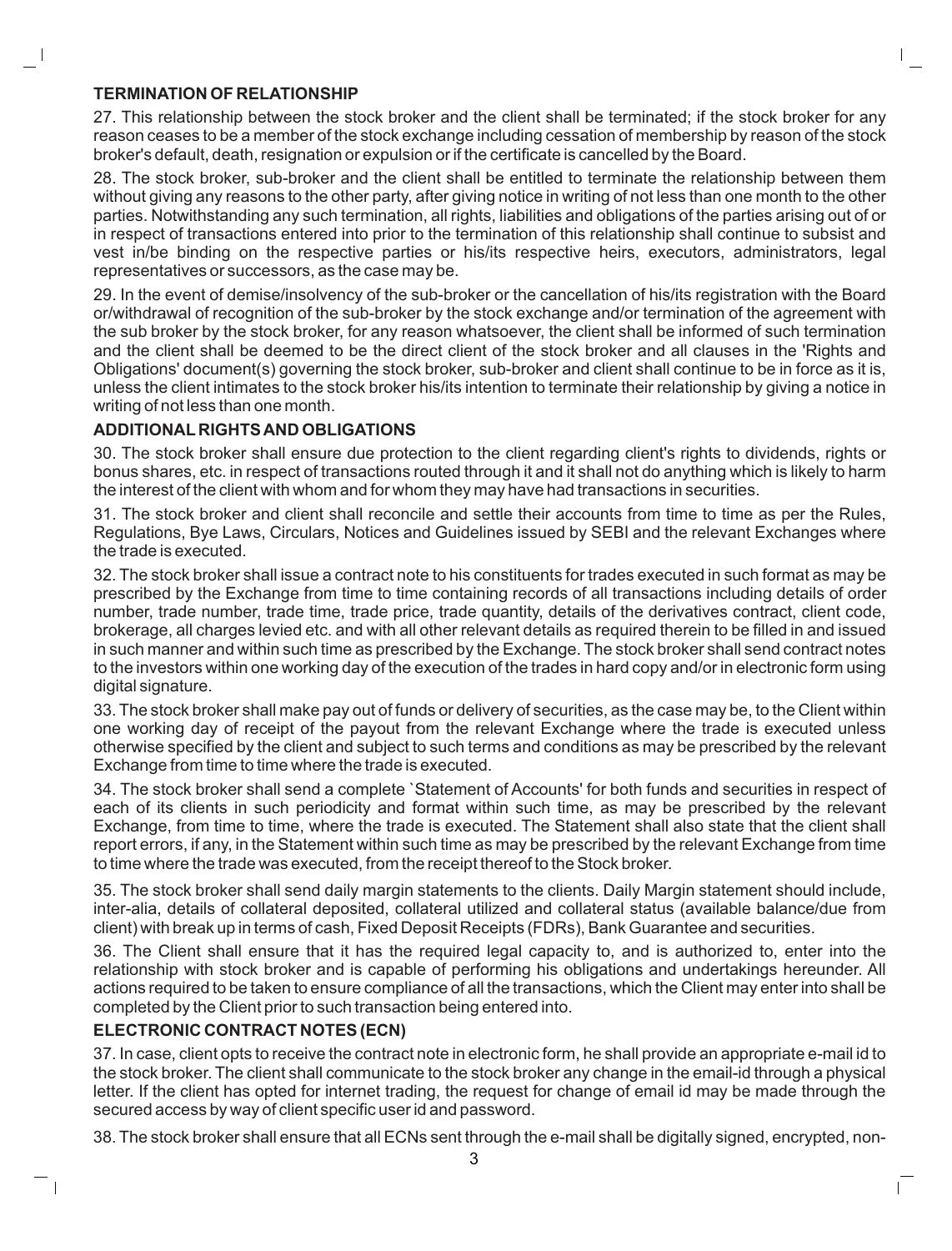tamper able and in compliance with the provisions of the ITAct, 2000. In case, ECN is sent through e-mail as an attachment, the attached file shall also be secured with the digital signature, encrypted and nontamperable.

39. The client shall note that non-receipt of bounced mail notification by the stock broker shall amount to delivery of the contract note at the e-mail ID of the client.

40. The stock broker shall retain ECN and acknowledgement of the e-mail in a soft and non-tamperable form in the manner prescribed by the exchange in compliance with the provisions of the ITAct, 2000 and as per the extant rules/regulations/circulars/guidelines issued by SEBI/Stock Exchanges from time to time. The proof of delivery i.e., log report generated by the system at the time of sending the contract notes shall be maintained by the stock broker for the specified period under the extant regulations of SEBI/stock exchanges. The log report shall provide the details of the contract notes that are not delivered to the client/e-mails rejected or bounced back. The stock broker shall take all possible steps to ensure receipt of notification of bounced mails by him at all times within the stipulated time period under the extant regulations of SEBI/stock exchanges.

41. The stock broker shall continue to send contract notes in the physical mode to such clients who do not opt to receive the contract notes in the electronic form. Wherever the ECNs have not been delivered to the client or has been rejected (bouncing of mails) by the e-mail ID of the client, the stock broker shall send a physical contract note to the client within the stipulated time under the extant regulations of SEBI/stock exchanges and maintain the proof of delivery of such physical contract notes.

42. In addition to the e-mail communication of the ECNs to the client, the stock broker shall simultaneously publish the ECN on his designated web-site, if any, in a secured way and enable relevant access to the clients and for this purpose, shall allot a unique user name and password to the client, with an option to the client to save the contract note electronically and/or take a print out of the same.

#### **LAW AND JURISDICTION**

 $\Box$ 

43. In addition to the specific rights set out in this document, the stock broker, sub-broker and the client shall be entitled to exercise any other rights which the stock broker or the client may have under the Rules, Byelaws and Regulations of the Exchanges in which the client chooses to trade and circulars/notices issued thereunder or Rules and Regulations of SEBI.

44. The provisions of this document shall always be subject to Government notifications, any rules, regulations, guidelines and circulars/notices issued by SEBI and Rules, Regulations and Bye laws of the relevant stock exchanges, where the trade is executed, that may be in force from time to time.

45. The stock broker and the client shall abide by any award passed by the Arbitrator(s) under the Arbitration and Conciliation Act, 1996. However, there is also a provision of appeal within the stock exchanges, if either party is not satisfied with the arbitration award.

46. Words and expressions which are used in this document but which are not defined herein shall, unless the context otherwise requires, have the same meaning as assigned thereto in the Rules, Byelaws and Regulations and circulars/notices issued thereunder of the Exchanges/SEBI.

47. All additional voluntary clauses/document added by the stock broker should not be in contravention with rules/regulations/notices/circulars of Exchanges/SEBI. Any changes in such voluntary clauses/document(s) need to be preceded by a notice of 15 days. Any changes in the rights and obligations which are specified by Exchanges/SEBI shall also be brought to the notice of the clients.

48. If the rights and obligations of the parties hereto are altered by virtue of change in Rules and regulations of SEBI or Bye-laws, Rules and Regulations of the relevant stock Exchanges where the trade is executed, such changes shall be deemed to have been incorporated herein in modification of the rights and obligations of the parties mentioned in this document.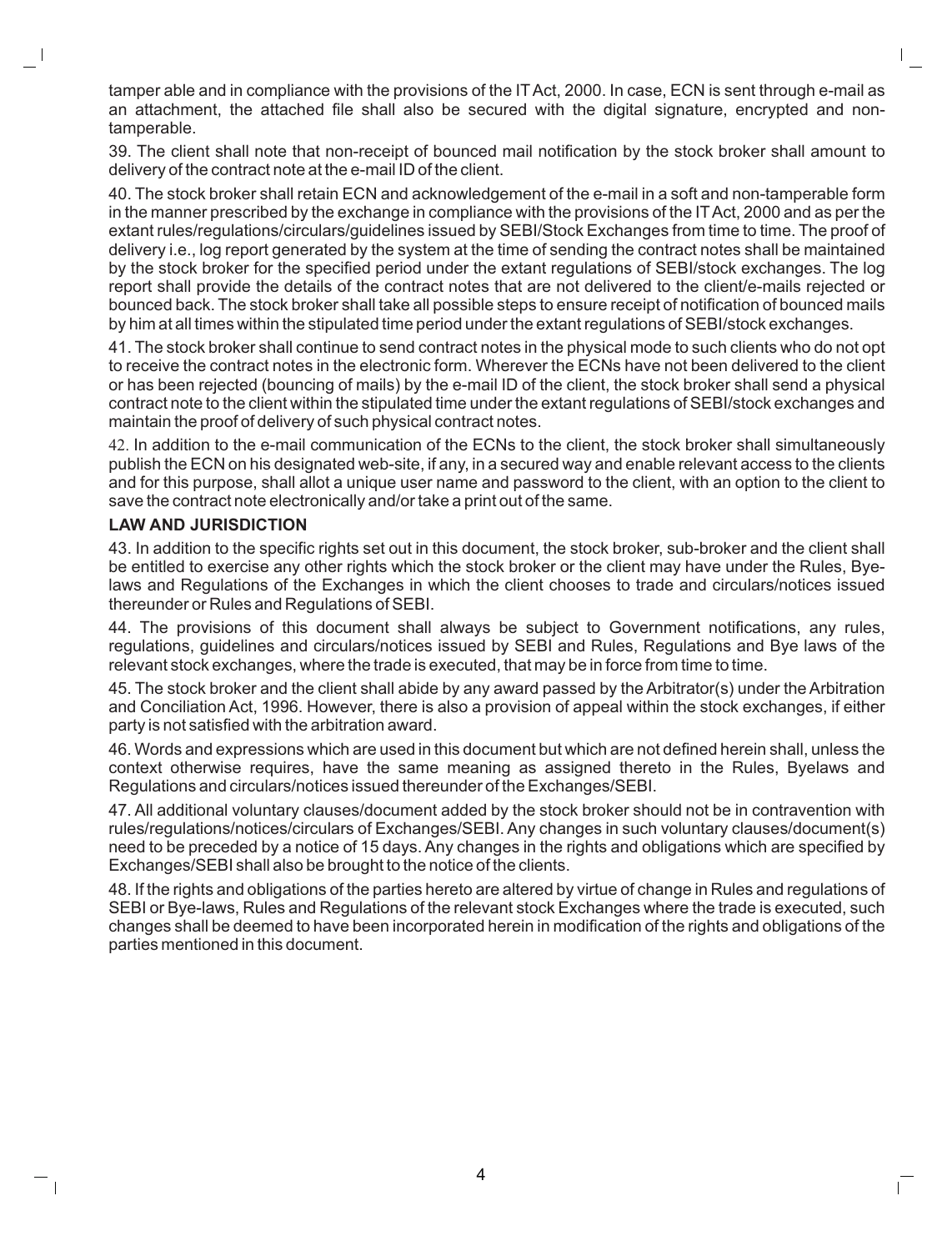## **INTERNET & WIRELESS TECHNOLOGY BASED TRADING FACILITY PROVIDED BY STOCK BROKERS TO CLIENT**

#### **(All the clauses mentioned in the** *'Rights and Obligations'* **document(s) shall be applicable. Additionally, the clauses mentioned herein shall also be applicable.)**

1. Stock broker is eligible for providing Internet based trading (IBT) and securities trading through the use of wireless technology that shall include the use of devices such as mobile phone, laptop with data card, etc. which use Internet Protocol (IP). The stock broker shall comply with all requirements applicable to internet based trading/securities trading using wireless technology as may be specified by SEBI & the Exchanges from time to time.

2. The client is desirous of investing/trading in securities and for this purpose, the client is desirous of using either the internet based trading facility or the facility for securities trading through use of wireless technology. The Stock broker shall provide the Stock broker's IBT Service to the Client, and the Client shall avail of the Stock broker's IBT Service, on and subject to SEBI/Exchanges Provisions and the terms and conditions specified on the Stock broker's IBT Web Site provided that they are in line with the norms prescribed by Exchanges/SEBI.

3. The stock broker shall bring to the notice of client the features, risks, responsibilities, obligations and liabilities associated with securities trading through wireless technology/internet/smart order routing or any other technology should be brought to the notice of the client by the stock broker.

4. The stock broker shall make the client aware that the Stock Broker's IBT system itself generates the initial password and its password policy as stipulated in line with norms prescribed by Exchanges/SEBI.

5. The Client shall be responsible for keeping the Username and Password confidential and secure and shall be solely responsible for all orders entered and transactions done by any person whosoever through the Stock broker's IBTSystem using the Client's Username and/or Password whether or not such person was authorized to do so. Also the client is aware that authentication technologies and strict security measures are required for the internet trading/securities trading through wireless technology through order routed system and undertakes to ensure that the password of the client and/or his authorized representative are not revealed to any third party including employees and dealers of the stock broker

6. The Client shall immediately notify the Stock broker in writing if he forgets his password, discovers security flaw in Stock Broker's IBT System, discovers/suspects discrepancies/ unauthorized access through his username/password/account with full details of such unauthorized use, the date, the manner and the transactions effected pursuant to such unauthorized use, etc.

7. The Client is fully aware of and understands the risks associated with availing of a service for routing orders over the internet/securities trading through wireless technology and Client shall be fully liable and responsible for any and all acts done in the Client's Username/password in any manner whatsoever.

8. The stock broker shall send the order/trade confirmation through email to the client at his request. The client is aware that the order/ trade confirmation is also provided on the web portal. In case client is trading using wireless technology, the stock broker shall send the order/trade confirmation on the device of the client.

9. The client is aware that trading over the internet involves many uncertain factors and complex hardware, software, systems, communication lines, peripherals, etc. are susceptible to interruptions and dislocations. The Stock broker and the Exchange do not make any representation or warranty that the Stock broker's IBT Service will be available to the Client at all times without any interruption.

10. The Client shall not have any claim against the Exchange or the Stock broker on account of any suspension, interruption, non-availability or malfunctioning of the Stock broker's IBT System or Service or the Exchange's service or systems or non-execution of his orders due to any link/system failure at the Client/Stock brokers/Exchange end for any reason beyond the control of the stock broker/Exchanges.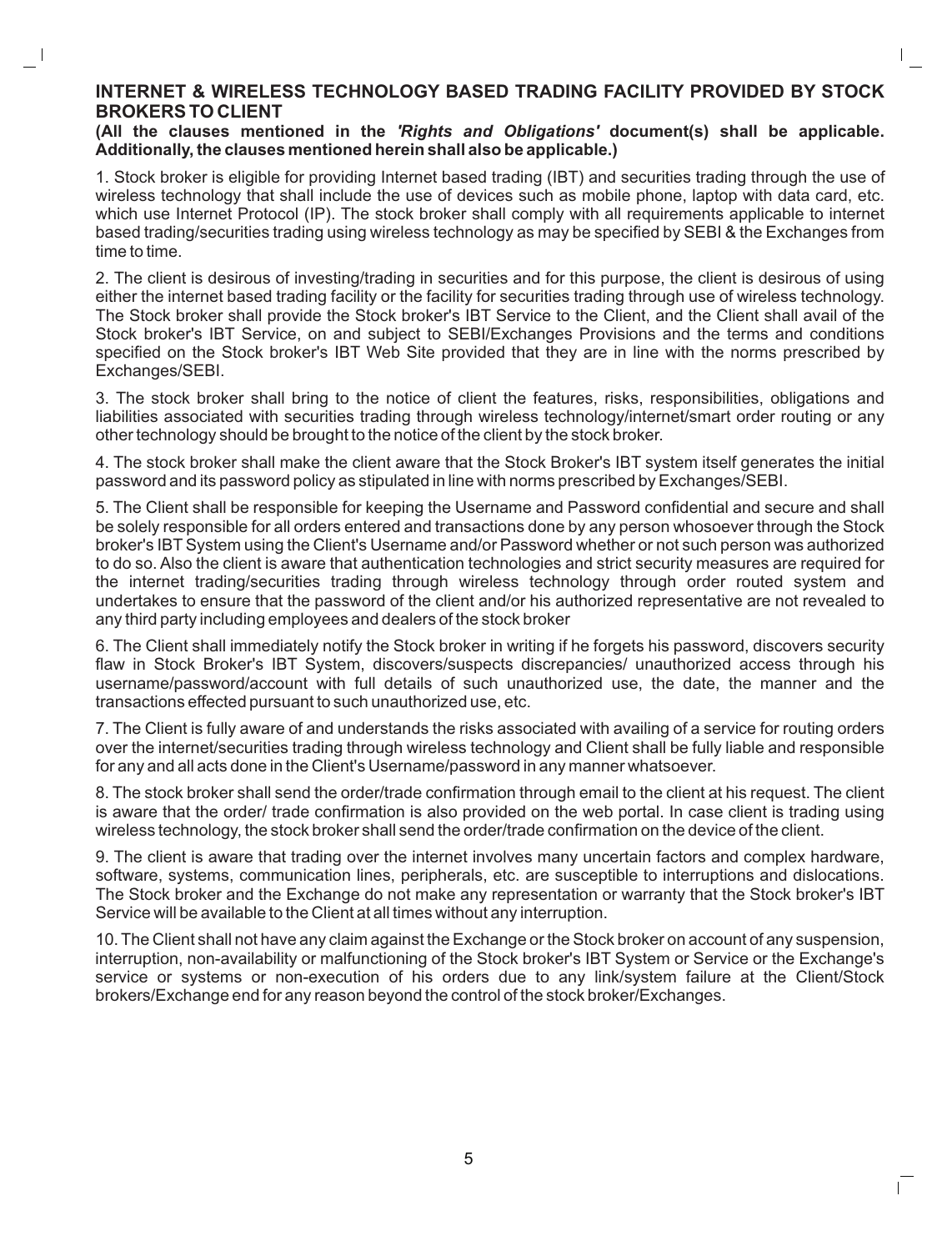# **RISK DISCLOSURE DOCUMENT FOR CAPITAL MARKET AND DERIVATIVES SEGMENTS**

This document contains important information on trading in Equities/Derivatives Segments of the stock exchanges. All prospective constituents should read this document before trading in Equities/Derivatives Segments of the Exchanges.

Stock exchanges/SEBI does neither singly or jointly and expressly nor impliedly guarantee nor make any representation concerning the completeness, the adequacy or accuracy of this disclosure document nor have Stock exchanges /SEBI endorsed or passed any merits of participating in the trading segments. This brief statement does not disclose all the risks and other significant aspects of trading.

In the light of the risks involved, you should undertake transactions only if you understand the nature of the relationship into which you are entering and the extent of your exposure to risk.

You must know and appreciate that trading in Equity shares, derivatives contracts or other instruments traded on the Stock Exchange, which have varying element of risk, is generally not an appropriate avenue for someone of limited resources/limited investment and/or trading experience and low risk tolerance. You should therefore carefully consider whether such trading is suitable for you in the light of your financial condition. In case you trade on Stock exchanges and suffer adverse consequences or loss, you shall be solely responsible for the same and Stock exchanges/its Clearing Corporation and/or SEBI shall not be responsible, in any manner whatsoever, for the same and it will not be open for you to take a plea that no adequate disclosure regarding the risks involved was made or that you were not explained the full risk involved by the concerned stock broker. The constituent shall be solely responsible for the consequences and no contract can be rescinded on that account. You must acknowledge and accept that there can be no guarantee of profits or no exception from losses while executing orders for purchase and/or sale of a derivative contract being traded on Stock exchanges.

It must be clearly understood by you that your dealings on Stock exchanges through a stock broker shall be subject to your fulfilling certain formalities set out by the stock broker, which may inter alia include your filling the know your client form, reading the rights and obligations, do's and don'ts, etc., and are subject to the Rules, Byelaws and Regulations of relevant Stock exchanges, its Clearing Corporation, guidelines prescribed by SEBI and in force from time to time and Circulars as may be issued by Stock exchanges or its Clearing Corporation and in force from time to time.

Stock exchanges does not provide or purport to provide any advice and shall not be liable to any person who enters into any business relationship with any stock broker of Stock exchanges and/or any third party based on any information contained in this document. Any information contained in this document must not be construed as business advice. No consideration to trade should be made without thoroughly understanding and reviewing the risks involved in such trading. If you are unsure, you must seek professional advice on the same.

In considering whether to trade or authorize someone to trade for you, you should be aware of or must get acquainted with the following:-

## **1. BASIC RISKS:**

.

## **1.1 Risk of Higher Volatility:**

Volatility refers to the dynamic changes in price that a security/derivatives contract undergoes when trading activity continues on the Stock Exchanges. Generally, higher the volatility of a security/derivatives contract, greater is its price swings. There may be normally greater volatility in thinly traded securities / derivatives contracts than in active securities /derivatives contracts. As a result of volatility, your order may only be partially executed or not executed at all, or the price at which your order got executed may be substantially different from the last traded price or change substantially thereafter, resulting in notional or real losses.

## **1.2 Risk of Lower Liquidity:**

Liquidity refers to the ability of market participants to buy and/or sell securities / derivatives contracts expeditiously at a competitive price and with minimal price difference. Generally, it is assumed that more the numbers of orders available in a market, greater is the liquidity. Liquidity is important because with greater liquidity, it is easier for investors to buy and/or sell securities / derivatives contracts swiftly and with minimal price difference, and as a result, investors are more likely to pay or receive a competitive price for securities / derivatives contracts purchased or sold. There may be a risk of lower liquidity in some securities / derivatives contracts as compared to active securities / derivatives contracts. As a result, your order may only be partially executed, or may be executed with relatively greater price difference or may not be executed at all.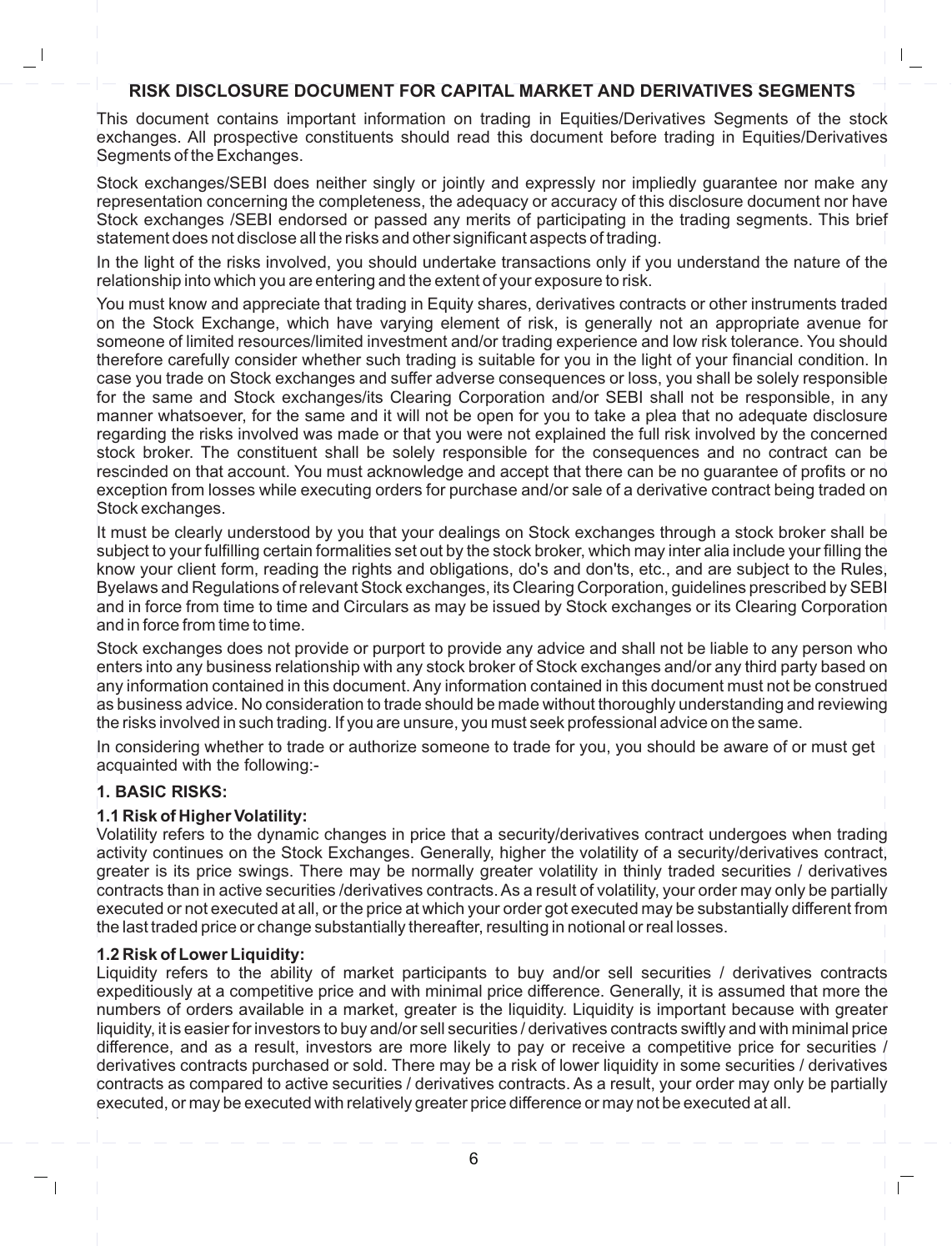**1.2.1** Buying or selling securities / derivatives contracts as part of a day trading strategy may also result into losses, because in such a situation, securities / derivatives contracts may have to be sold / purchased at low / high prices, compared to the expected price levels, so as not to have any open position or obligation to deliver or receive a security / derivatives contract.

## **1.3 Risk of Wider Spreads:**

Spread refers to the difference in best buy price and best sell price. It represents the differential between the price of buying a security / derivatives contract and immediately selling it or vice versa. Lower liquidity and higher volatility may result in wider than normal spreads for less liquid or illiquid securities / derivatives contracts. This in turn will hamper better price formation.

## **1.4 Risk-reducing orders:**

The placing of orders (e.g., "stop loss" orders, or "limit" orders) which are intended to limit losses to certain amounts may not be effective many a time because rapid movement in market conditions may make it impossible to execute such orders.

**1.4.1** A "market" order will be executed promptly, subject to availability of orders on opposite side, without regard to price and that, while the customer may receive a prompt execution of a "market" order, the execution may be at available prices of outstanding orders, which satisfy the order quantity, on price time priority. It may be understood that these prices may be significantly different from the last traded price or the best price in that security / derivatives contract.

**1.4.2** A "limit" order will be executed only at the "limit" price specified for the order or a better price. However, while the customer receives price protection, there is a possibility that the order may not be executed at all.

**1.4.3** A stop loss order is generally placed "away" from the current price of a stock / derivatives contract, and such order gets activated if and when the security / derivatives contract reaches, or trades through, the stop price. Sell stop orders are entered ordinarily below the current price, and buy stop orders are entered ordinarily above the current price. When the security / derivatives contract reaches the pre -determined price, or trades through such price, the stop loss order converts to a market/limit order and is executed at the limit or better. There is no assurance therefore that the limit order will be executable since a security / derivatives contract might penetrate the pre-determined price, in which case, the risk of such order not getting executed arises, just as with a regular limit order.

# **1.5 Risk of News Announcements:**

News announcements that may impact the price of stock / derivatives contract may occur during trading, and when combined with lower liquidity and higher volatility, may suddenly cause an unexpected positive on negative movement in the price of the security / contract.

## **1.6 Risk of Rumors:**

Rumors about companies / currencies at times float in the market through word of mouth, newspapers, websites or news agencies, etc. The investors should be wary of and should desist from acting on rumors.

## **1.7 System Risk:**

High volume trading will frequently occur at the market opening and before market close. Such high volumes may also occur at any point in the day. These may cause delays in order execution or confirmation.

**1.7.1** During periods of volatility, on account of market participants continuously modifying their order quantity or prices or placing fresh orders, there may be delays in order execution and its confirmations.

**1.7.2** Under certain market conditions, it may be difficult or impossible to liquidate a position in the market at a reasonable price or at all, when there are no outstanding orders either on the buy side or the sell side, or if trading is halted in a security / derivatives contract due to any action on account of unusual trading activity or security / derivatives contract hitting circuit filters or for any other reason.

## **1.8 System/Network Congestion:**

Trading on exchanges is in electronic mode, based on satellite/leased line based communications, combination of technologies and computer systems to place and route orders. Thus, there exists a possibility of communication failure or system problems or slow or delayed response from system or trading halt, or any such other problem/glitch whereby not being able to establish access to the trading system/network, which may be beyond control and may result in delay in processing or not processing buy or sell orders either in part or in full. You are cautioned to note that although these problems may be temporary in nature, but when you have outstanding open positions or unexecuted orders, these represent a risk because of your obligations to settle all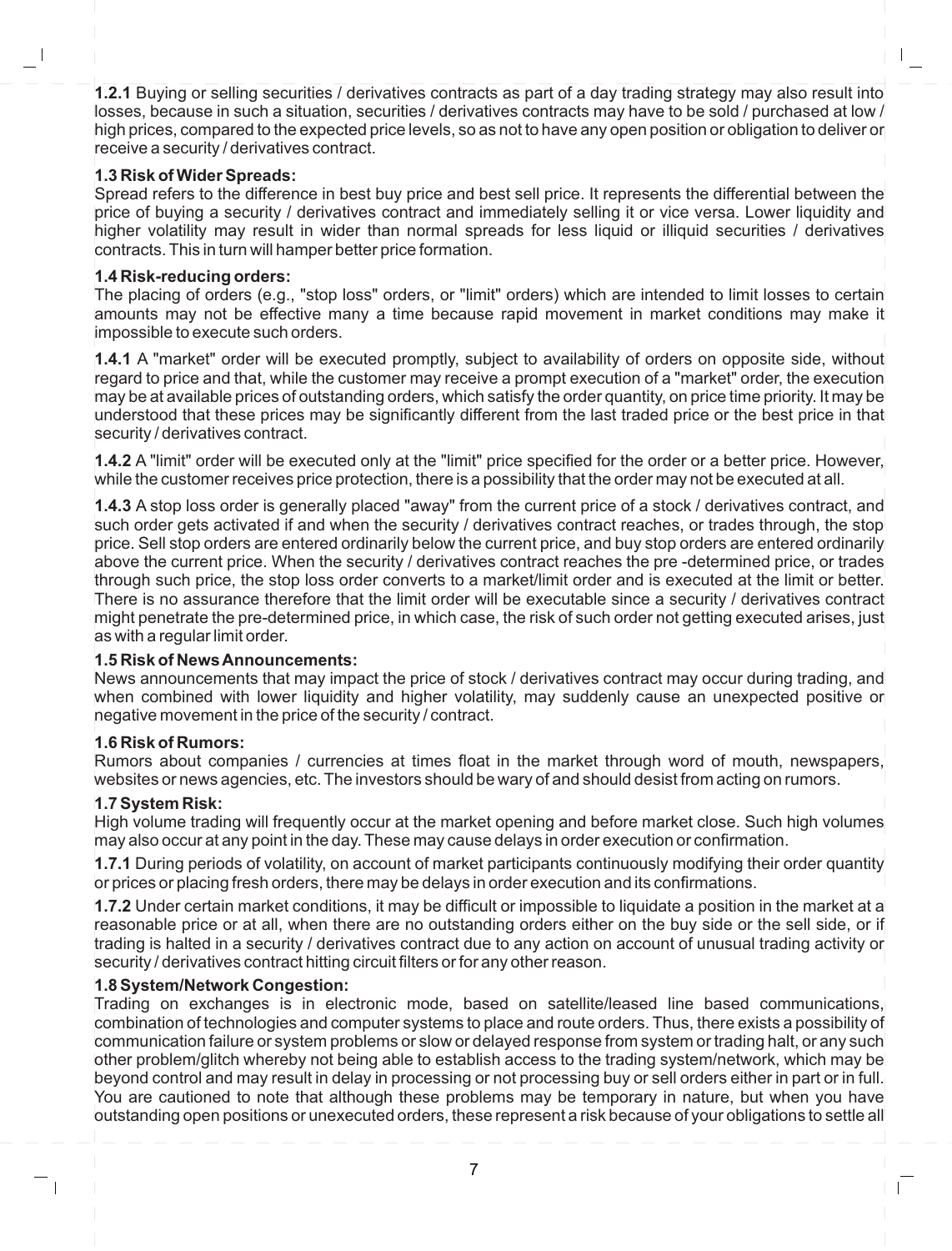#### executed transactions.

## **2. As far as Derivatives segments are concerned, please note and get yourself acquainted with the following additional features:-**

## **2.1 Effect of "Leverage" or "Gearing":**

In the derivatives market, the amount of margin is small relative to the value of the derivatives contract so the transactions are 'leveraged' or 'geared'. Derivatives trading, which is conducted with a relatively small amount of margin, provides the possibility of great profit or loss in comparison with the margin amount. But transactions in derivatives carry a high degree of risk.

You should therefore completely understand the following statements before actually trading in derivatives and also trade with caution while taking into account one's circumstances, financial resources, etc. If the prices move against you, you may lose a part of or whole margin amount in a relatively short period of time. Moreover, the loss may exceed the original margin amount

. A. Futures trading involve daily settlement of all positions. Every day the open positions are marked to market based on the closing level of the index / derivatives contract. If the contract has moved against you, you will be required to deposit the amount of loss (notional) resulting from such movement. This amount will have to be paid within a stipulated time frame, generally before commencement of trading on next day.

B. If you fail to deposit the additional amount by the deadline or if an outstanding debt occurs in your account, the stock broker may liquidate a part of or the whole position or substitute securities. In this case, you will be liable for any losses incurred due to such close-outs

C. Under certain market conditions, an investor may find it difficult or impossible to execute transactions. For example, this situation can occur due to factors such as illiquidity i.e. when there are insufficient bids or offers or suspension of trading due to price limit or circuit breakers etc.

D. In order to maintain market stability, the following steps may be adopted: changes in the margin rate, increases in the cash margin rate or others. These new measures may also be applied to the existing open interests. In such conditions, you will be required to put up additional margins or reduce your positions.

E. You must ask your broker to provide the full details of derivatives contracts you plan to trade i.e. the contract specifications and the associated obligations.

## **2.2 Currency specific risks:**

1. The profit or loss in transactions in foreign currency-denominated contracts, whether they are traded in your own or another jurisdiction, will be affected by fluctuations in currency rates where there is a need to convert from the currency denomination of the contract to another currency.

2. Under certain market conditions, you may find it difficult or impossible to liquidate a position. This can occur, for example when a currency is deregulated or fixed trading bands are widened.

3. Currency prices are highly volatile. Price movements for currencies are influenced by, among other things: changing supply-demand relationships; trade, fiscal, monetary, exchange control programs and policies of governments; foreign political and economic events and policies; changes in national and international interest rates and inflation; currency devaluation; and sentiment of the market place. None of these factors can be controlled by any individual advisor and no assurance can be given that an advisor's advice will result in profitable trades for a participating customer or that a customer will not incur losses from such events.

## **2.3 Risk of Option holders:**

1. An option holder runs the risk of losing the entire amount paid for the option in a relatively short period of time. This risk reflects the nature of an option as a wasting asset which becomes worthless when it expires. An option holder who neither sells his option in the secondary market nor exercises it prior to its expiration will necessarily lose his entire investment in the option. If the price of the underlying does not change in the anticipated direction before the option expires, to an extent sufficient to cover the cost of the option, the investor may lose all or a significant part of his investment in the option.

2. The Exchanges may impose exercise restrictions and have absolute authority to restrict the exercise of options at certain times in specified circumstances.

## **2.4 Risks of Option Writers:**

1. If the price movement of the underlying is not in the anticipated direction, the option writer runs the risks of losing substantial amount.

2. The risk of being an option writer may be reduced by the purchase of other options on the same underlying interest and thereby assuming a spread position or by acquiring other types of hedging positions in the options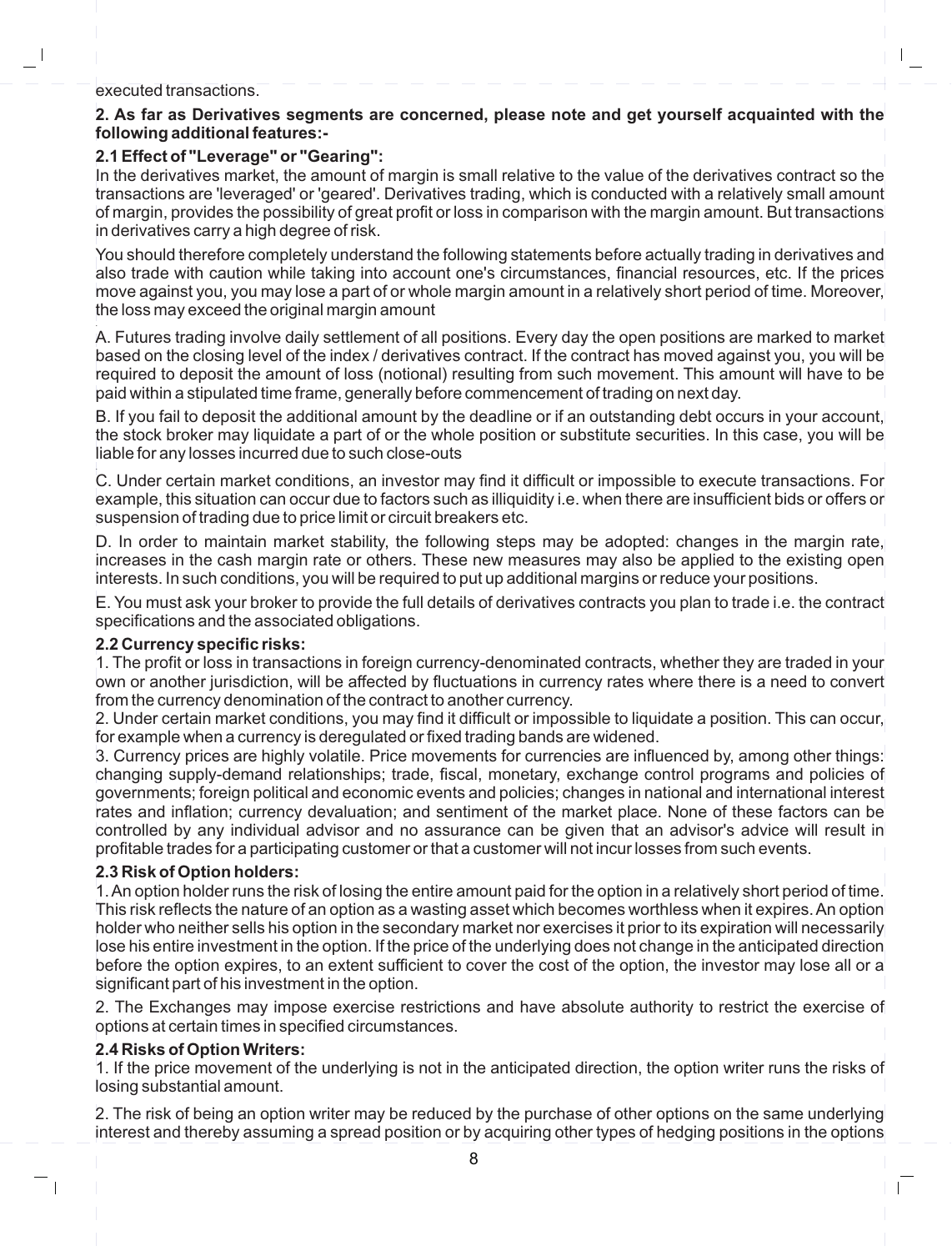markets or other markets. However, even where the writer has assumed a spread or other hedging position, the risks may still be significant. A spread position is not necessarily less risky than a simple 'long' or 'short' position.  $\mathsf I$ 

3. Transactions that involve buying and writing multiple options in combination, or buying or writing options in combination with buying or selling short the underlying interests, present additional risks to investors. Combination transactions, such as option spreads, are more complex than buying or writing a single option. And it should be further noted that, as in any area of investing, a complexity not well understood is, in itself, a risk $^\prime$ factor. While this is not to suggest that combination strategies should not be considered, it is advisable, as is the case with all investments in options, to consult with someone who is experienced and knowledgeable with respect to the risks and potential rewards of combination transactions under various market circumstances.

## **3. TRADING THROUGH WIRELESS TECHNOLOGY/ SMART ORDER ROUTING OR ANY OTHER TECHNOLOGY:**

Any additional provisions defining the features, risks, responsibilities, obligations and liabilities associated with securities trading through wireless technology/ smart order routing or any other technology should be brought to the notice of the client by the stock broker.

# **4. GENERAL**

**4.1** The term 'constituent' shall mean and include a client, a customer or an investor, who deals with a stock broker for the purpose of acquiring and/or selling of securities / derivatives contracts through the mechanism provided by the Exchanges.

**4.2** The term 'stock broker' shall mean and include a stock broker, a broker or a stock broker, who has been admitted as such by the Exchanges and who holds a registration certificate from SEBI.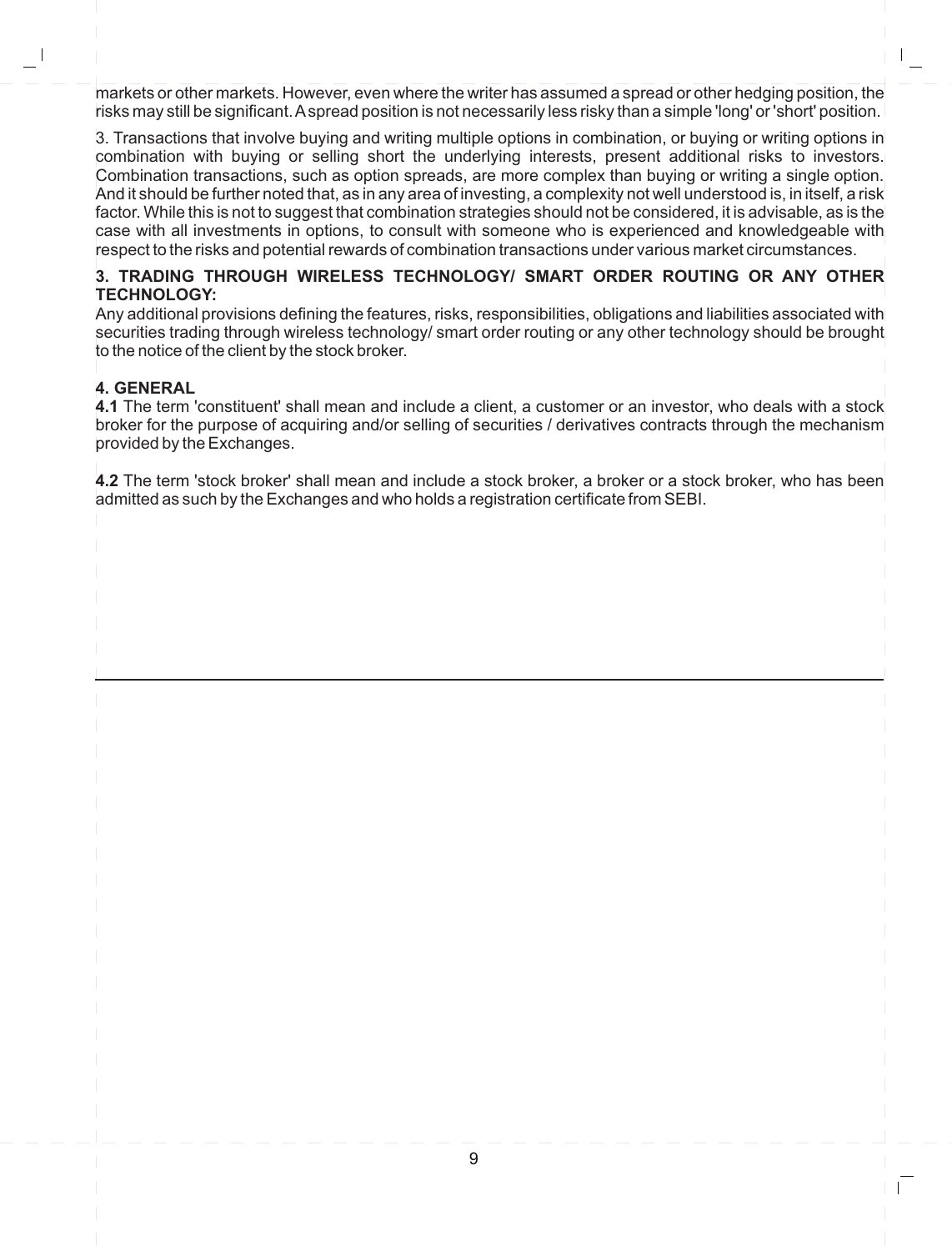# **GUIDANCE NOTE - DO's AND DON'Ts FOR TRADING ON THE EXCHANGE(S) FOR INVESTORS**

# **BEFORE YOU BEGIN TO TRADE**

1. Ensure that you deal with and through only SEBI registered intermediaries. You may check their SEBI registration certificate number from the list available on the Stock exchanges www.nseindia.com/www.bseindia.com and SEBI website www.sebi.gov.in.

2. Ensure that you fill the KYC form completely and strike off the blank fields in the KYC form.

3. Ensure that you have read all the mandatory documents viz. Rights and Obligations, Risk Disclosure Document, Policy and Procedure document of the stock broker.

4. Ensure to read, understand and then sign the voluntary clauses, if any, agreed between you and the stock broker. Note that the clauses as agreed between you and the stock broker cannot be changed without your consent.

5. Get a clear idea about all brokerage, commissions, fees and other charges levied by the broker on you for trading and the relevant provisions/ guidelines specified by SEBI/Stock exchanges.

6. Obtain a copy of all the documents executed by you from the stock broker free of charge.

7. In case you wish to execute Power of Attorney (POA) in favour of the Stock broker, authorizing it to operate your bank and demat account, please refer to the guidelines issued by SEBI/Exchanges in this regard.

# **TRANSACTIONS AND SETTLEMENTS**

8. The stock broker may issue electronic contract notes (ECN) if specifically authorized by you in writing. You should provide your email id to the stock broker for the same. Don't opt for ECN if you are not familiar with computers.

9. Don't share your internet trading account's password with anyone.

10. Don't make any payment in cash to the stock broker.

11. Make the payments by account payee cheque in favour of the stock broker. Don't issue cheques in the name of sub-broker. Ensure that you have a documentary proof of your payment/deposit of securities with the stock broker, stating date, scrip, quantity, towards which bank/ demat account such money or securities deposited and from which bank/ demat account.

12. Note that facility of Trade Verification is available on stock exchanges' websites, where details of trade as mentioned in the contract note may be verified. Where trade details on the website do not tally with the details mentioned in the contract note, immediately get in touch with the Investors Grievance Cell of the relevant Stock exchange.

13. In case you have given specific authorization for maintaining running account, payout of funds or delivery of securities (as the case may be), may not be made to you within one working day from the receipt of payout from the Exchange. Thus, the stock broker shall maintain running account for you subject to the following conditions:

a) Such authorization from you shall be dated, signed by you only and contains the clause that you may revoke the same at any time.

b) The actual settlement of funds and securities shall be done by the stock broker, at least once in a calendar quarter or month, depending on your preference. While settling the account, the stock broker shall send to you a 'statement of accounts' containing an extract from the client ledger for funds and an extract from the register of securities displaying all the receipts/deliveries of funds and securities. The statement shall also explain the retention of funds and securities and the details of the pledged shares, if any.

 $c$ ) On the date of settlement, the stock broker may retain the requisite securities/funds towards outstanding obligations and may also retain the funds expected to be required to meet derivatives margin obligations for next 5 trading days, calculated in the manner specified by the exchanges. In respect of cash market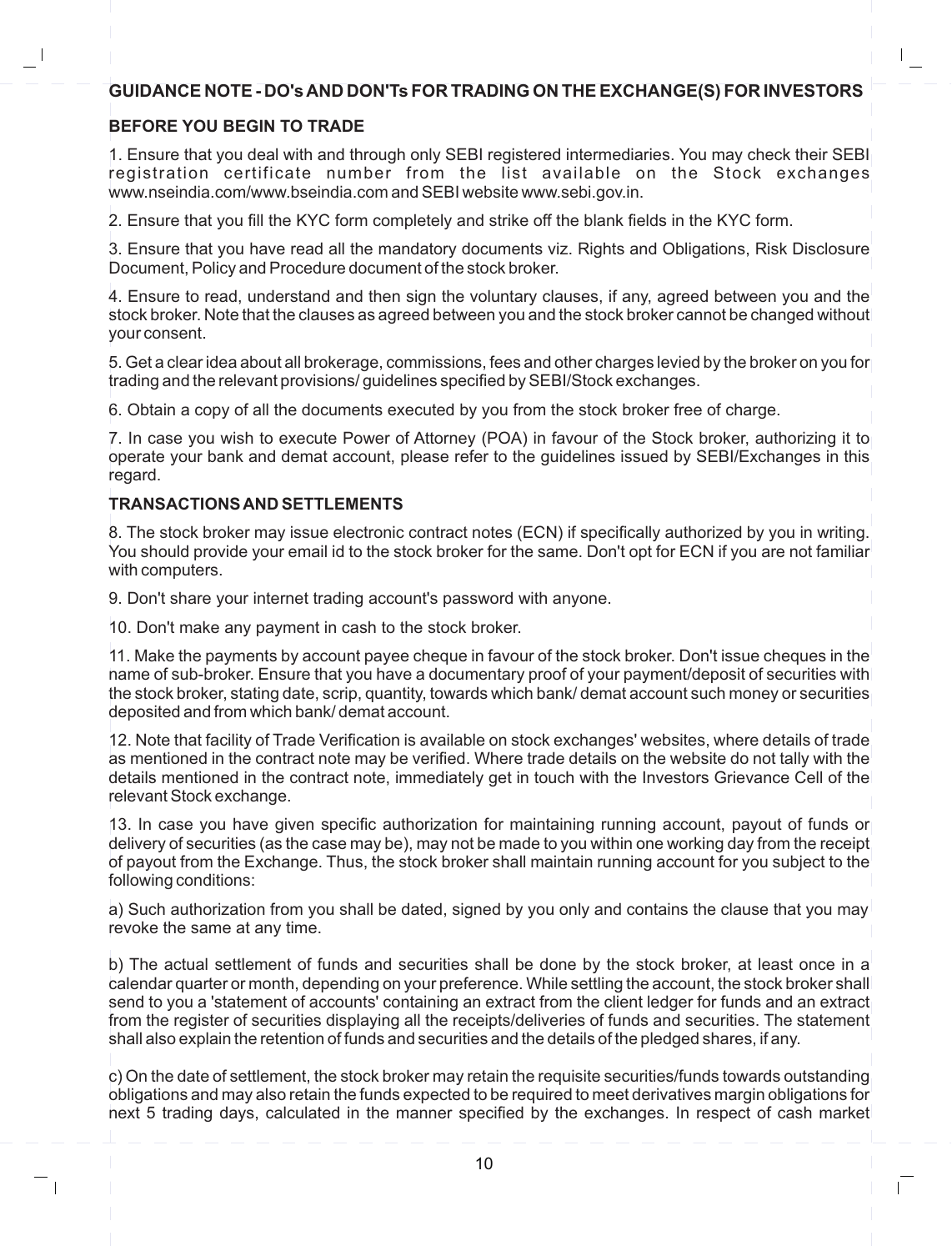transactions, the stock broker may retain entire pay-in obligation of funds and securities due from clients as on date of settlement and for next day's business, he may retain funds/securities/margin to the extent of value of transactions executed on the day of such settlement in the cash market.

d) You need to bring any dispute arising from the statement of account or settlement so made to the notice of the stock broker in writing preferably within 7 (seven) working days from the date of receipt of funds/securities or statement, as the case may be. In case of dispute, refer the matter in writing to the Investors Grievance Cell of the relevant Stock exchanges without delay.

14. In case you have not opted for maintaining running account and pay-out of funds/securities is not received on the next working day of the receipt of payout from the exchanges, please refer the matter to the stock broker. In case there is dispute, ensure that you lodge a complaint in writing immediately with the Investors Grievance Cell of the relevant Stock exchange.

15. Please register your mobile number and email id with the stock broker, to receive trade confirmation alerts/ details of the transactions through SMS or email, by the end of the trading day, from the stock exchanges.

## **IN CASE OF TERMINATION OF TRADING MEMBERSHIP**

16. In case, a stock broker surrenders his membership, is expelled from membership or declared a defaulter; Stock exchanges gives a public notice inviting claims relating to only the "transactions executed on the trading system" of Stock exchange, from the investors. Ensure that you lodge a claim with the relevant Stock exchanges within the stipulated period and with the supporting documents.

17. Familiarize yourself with the protection accorded to the money and/or securities you may deposit with your stock broker, particularly in the event of a default or the stock broker's insolvency or bankruptcy and the extent to which you may recover such money and/or securities may be governed by the Bye-laws and Regulations of the relevant Stock exchange where the trade was executed and the scheme of the Investors' Protection Fund in force from time to time.

## **DISPUTES/ COMPLAINTS**

18. Please note that the details of the arbitration proceedings, penal action against the brokers and investor complaints against the stock brokers are displayed on the website of the relevant Stock exchange.

19. In case your issue/problem/grievance is not being sorted out by concerned stock broker/sub-broker then you may take up the matter with the concerned Stock exchange. If you are not satisfied with the resolution of your complaint then you can escalate the matter to SEBI.

20. Note that all the stock broker/sub-brokers have been mandated by SEBI to designate an e-mail ID of the grievance redressal division/compliance officer exclusively for the purpose of registering complaints.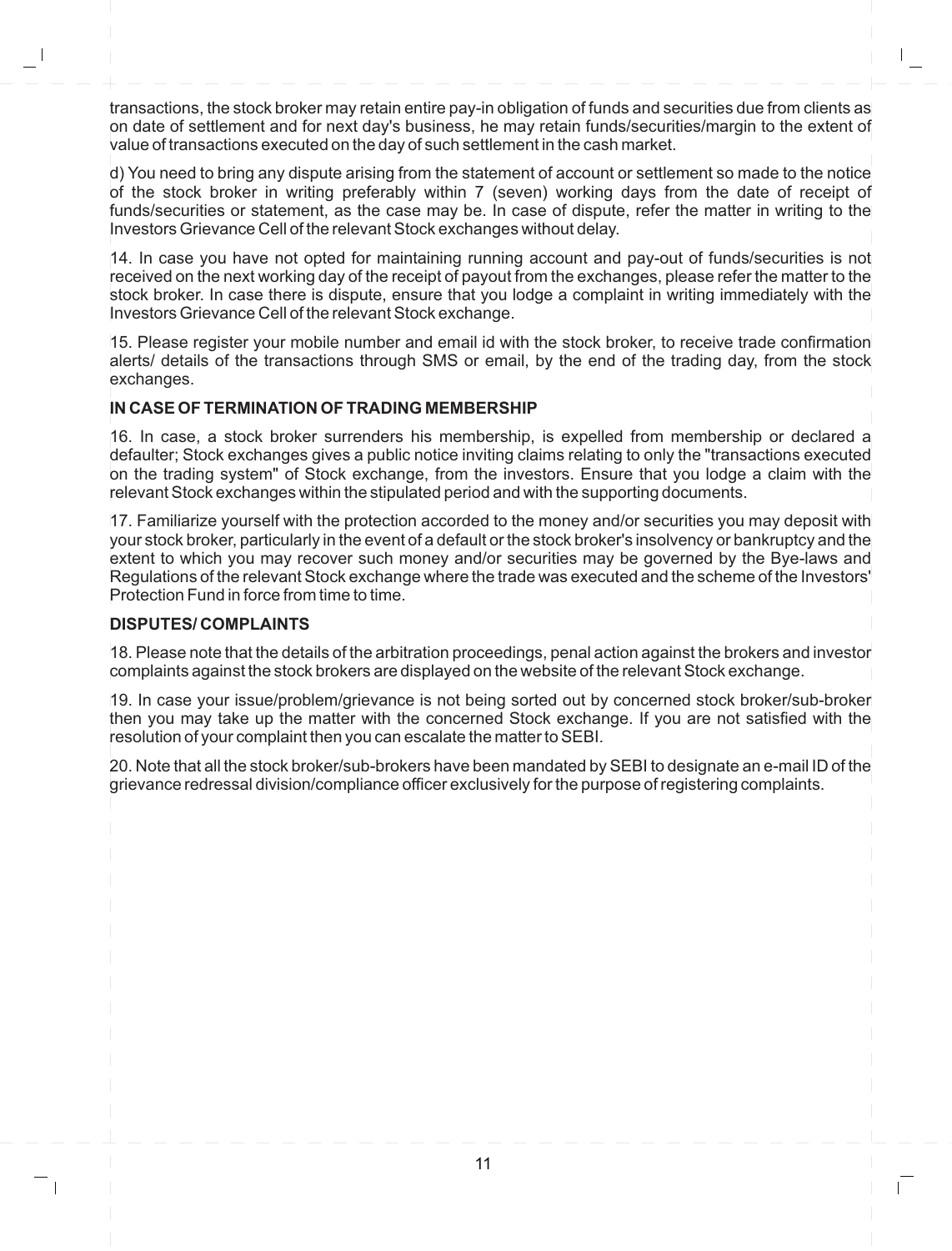# **POLICIES AND PROCEDURES (Reference para 8 of SEBI Circular No. MIRSD/SE/CIR-19/2009 dated December 03,2009**

## **A. Refusal of orders penny stocks etc.**

The stock broker may at his discretion refuse to execute any buy or sell on behalf of the client including but not restricted to dealings in penny stocks, illiquid stocks, infrequently traded stocks/contract etc if the stock Broker is of the view that such execution would adversely affect market integrity or give rise to regulatory / disciplinary actions/ concerns. The penny stock would mean any stock trading at a price less than Rs. 10 or at a price less than the face value or any other stock specified by the Regulatory Body/Stock Exchange as such or which are appearing in the list of illiquid securities issued by the Exchanges every month. In general terms, a is a lowpriced, speculative security or a very small company, regardless of market capitalization.

## **B. Setting up client's exposure limits**

The Stock Broker may at his discretion permit/allow such exposure limit for trading by Client as he deems fit. Such exposure limit may operate specific to a security or contract and/or on an aggregate basis whether on the buy or the sell side, based on the Stock Broker's assessment of the associated risks having due regard to all relevant factors. Further, the Stock Broker may modify, change or alter such limit or the conditions attached thereto from time to time as may be deemed fit.

## **C. Brokerage Rates**

Brokerage will be charged within the limits prescribed by SEBI/Exchange.

## **D. Imposition of penalty/Delayed Payment Charges:**

The Client shall pay the Stock Broker brokerage, commission, fees, account opening/ maintenance charges, charges for availing research reports, charges for availing special facility for mobile broking /SMS facility or any other charges for the special services/ facilities availed by the Client, inter settlement charges, auction charges, penalties levied by the exchanges for client limit violation, charges for dishonour of cheque(s) given by the client, statutory levies, service tax, and other taxes and trade/transaction expenses including inter alia depository charges, settlement charges etc. as are applicable from time to time. If the Client fails to make payment of the amount due within the time frame specified by the Bye-laws, Rules and Regulations of the Exchange and/or as per the policy of the Stock Broker, Stock Broker shall be entitled to levy such charges by way of penalty or delayed payment charges not exceeding 18% per annum on amount due as the Stock Broker may deem fit and to directly debit the same to the Client account. The Client authorizes the Stock Broker to set off a part or whole of the collateral/ ledger balances i.e. By way of appropriation of the relevant amount of cash or by way of sales or transfer of all or some of the securities, without notice, or invoke the pledged shares placed as margin/collateral with the Stock Broker, and/ or any credit in any account of the Client in any of the segment of the Stock Exchange, against the outstanding/dues, to the extent of settlement / margin obligation in the account of the Client for any segment of the Stock Exchanges. The adjustment, so done, shall be by way of a passing necessary journal voucher entries. Further, the Stock Broker agree to pay penalty charges not exceeding 18% Per annum on amount due to the client if the same is not refunded to the client in time after receipt of pay out request from the Client.

## **E. The Right to sell Client's securities or to close Client's positions without notice to Client**

If a client fails to make payment of consideration to the Stock Broker in respect of any one or more securities purchased by him before the pay-in date notified by the Exchange from time to time, the Stock Broker shall be at liberty to sell / liquidate the securities received in pay-out, as per the policy of the Stock Broker, after taking into account any amount lying to the credit of the Client. The loss, if any on account of liquidation shall any on account of liquidation shall be to the account of the Client. Without prejudice to the Stock Broker's other rights the Stock broker shall be entitled to liquidate/close out all or any of the Client's positions, without giving notice to the Client, for non-payment of margins or other amounts, outstanding debts, etc. Any and all losses and financial charges on account of such liquidation/closing-out shall be charged to and borne by the Client.

# **F. Shortages in obligations arising out of internal netting of trades.**

If the Client fails to deliver any one or more securities to the pool account of the Stock Broker in respect of the securities sold by him which turns out to be an internal position, before the pay-in date notified by the Exchange from time to time, such undischarged obligation in relation to delivering, any one or more securities shall be purchased on his behalf by the Stock Broker. However, in case for any reason, whatsoever the Stock broker is unable to buy such quantity the outstanding obligation of the Client shall be subject to close out procedures as defined by the Exchange from time to time. The loss, if any, on account of the close out shall be to the account of the Client.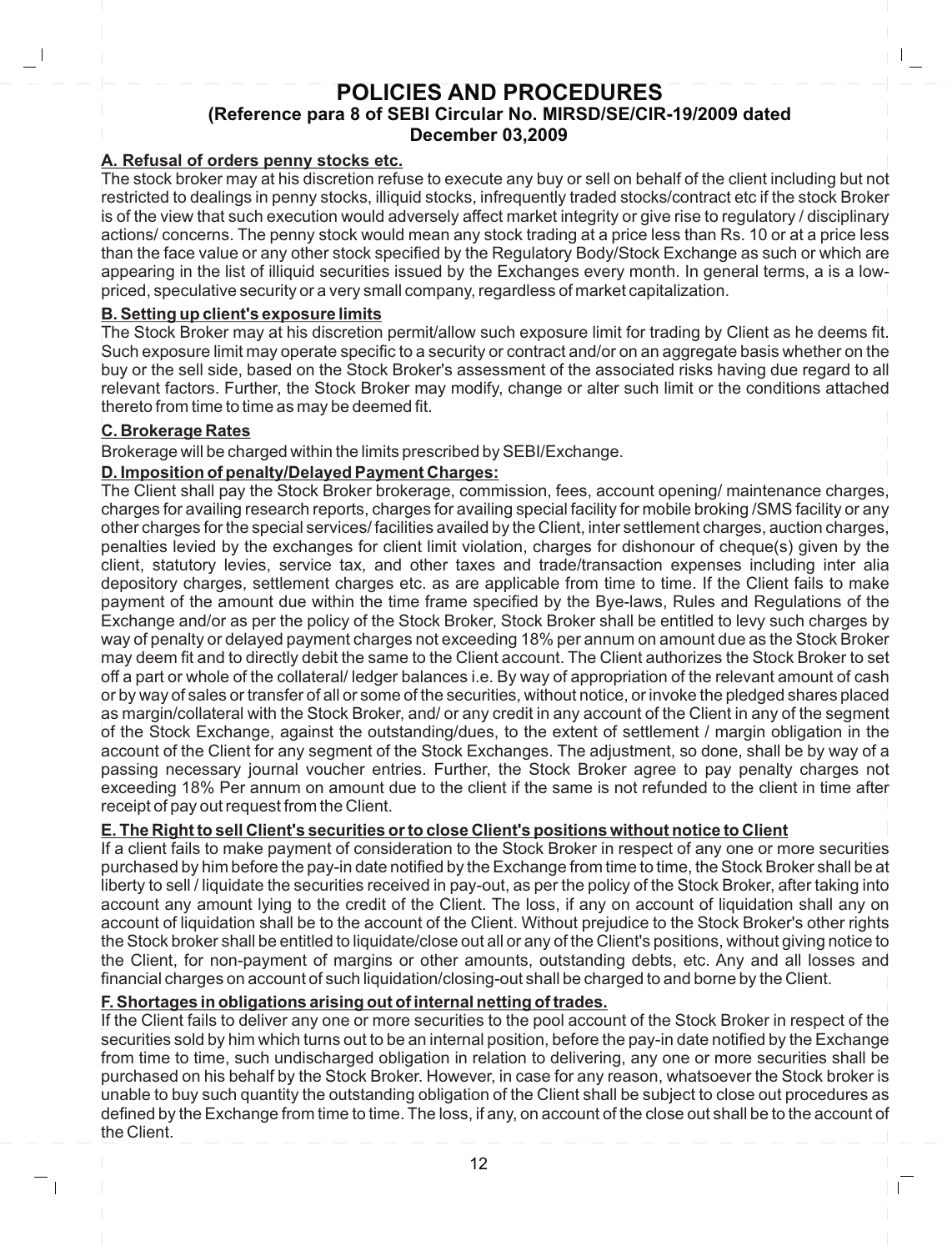## **G. Conditions under which Client may not be allowed to take further position or the Stock Broker may close the existing position of the Client**

The Stock Broker may at any time at his discretion disallow the Client from creating further/fresh position in any segment on any exchange or close out any existing position of the Client based on his risk assessment or if so directed by any government / regulatory stock exchange authority.

## **H. Temporary Suspension /Closure of a client's Account**

The stock Broker shall if so required in writing by the Client temporarily suspend/ disable trading in the Client's account unless so required for the purpose of closing of transactions referred to in (E)and (G) above and maintain such suspension/disablement till such time the Client makes a specific request in that regard. Stock Broker as a protective measure and also good governance carries out internal checks on the transactional activities in the clients accounts to verify trading in dormant accounts, trading in illiquid scripts, any manipulated activities by the Client's (detectable), ECN bounces and trading activities not commensurate with income declared, other money laundering activities, first time trade in future and options, spurt in volumes and any other activities which broker may feel is derogatory/detrimental to the market or client. These activities are carried out as proactive measures and some of them as various regulatory requirements. In above cases, Stock Broker may deactivate the client account in the system for the purpose of further trading activity with or without notice. The Client agrees to co operate with the Stock Broker to maintain the integrity of the market and also to facilitate Stock Broker to provide safe trading platform to all its clients. Stock Brokers or its employees or employees of any its group companies will not be held liable for his acts for any of the losses or notional losses that may occur in your account due to any of the above actions.

## **I. Deregistration of a Client**

The Stock Broker may at any time, as it considers necessary in its sole discretion and shall be entitled, at his absolute discretion to not to allow the Client to trade, unless such Client provides margins to the extent as may be specified by the Stock Broker considering the risk factor.

The Stock Broker shall be entitled to suspend or terminate this agreement without prior notice if

1. The Client has breached this Agreement:

2. Upon the death, winding up, bankruptcy, liquidation or legal capaciation of the Client or is designated

3. The Client fails to maintain the Bank Account and/or the Securities Account (Or any replacement thereof) as a defaulter by any credit rating agency or any action or proceedings have been initiated by the relevant Regulator/Authority including without limitation SEBI:

4. The Client has misrepresented facts at the time of entering into this Agreement or at the time of giving instructions or otherwise.

5. Any proceedings or investigations that involve the Client or his/its properties have been initiated or is ongoing.

6. The client fails to fulfill his/its payment obligations under this Agreement or otherwise due to the Stock Broker;

7. The Client has violated the Applicable law particularly the securities Law and Bye-laws, Rules and Regulations of the respective Stock Exchanges on which the Client trades,

8. If the client migrates to a jurisdiction which prohibits trading in Indian securities or otherwise subjects the Stock Broker or any of its employees to any licensing or registration requirements.

## **J. Inactive Accounts**

ATrading Account is which no trades are done across in any segment of any exchange for Ninety days would be termed as "Inactive" or "Dormant" trading account. The Stock Broker does not freeze any "Inactive" or "Dormant" trading account. However, any trade emanating from such trading accounts pursuant to the same being classified as "Inactive" or "Dormant" trading account would be subject to necessary due diligences and confirmations as the Stock Broker may deem fit.

The Stock Broker shall be entitled to change or alter this Policy or any part thereof, without giving any reason thereof to the Client. Notwithstanding any such change or alteration all rights, liabilities and obligations of the parties arising out of or in respect of transactions entered into prior to such change or alteration shall continue to subsist and vest in / be binding on the respective heirs, executors, administrators, legal representative or successors, as the case may be. Notice of such alteration may be provided by the Stock Broker by updating the same on the website. The Client is bound by such online change or alterations.